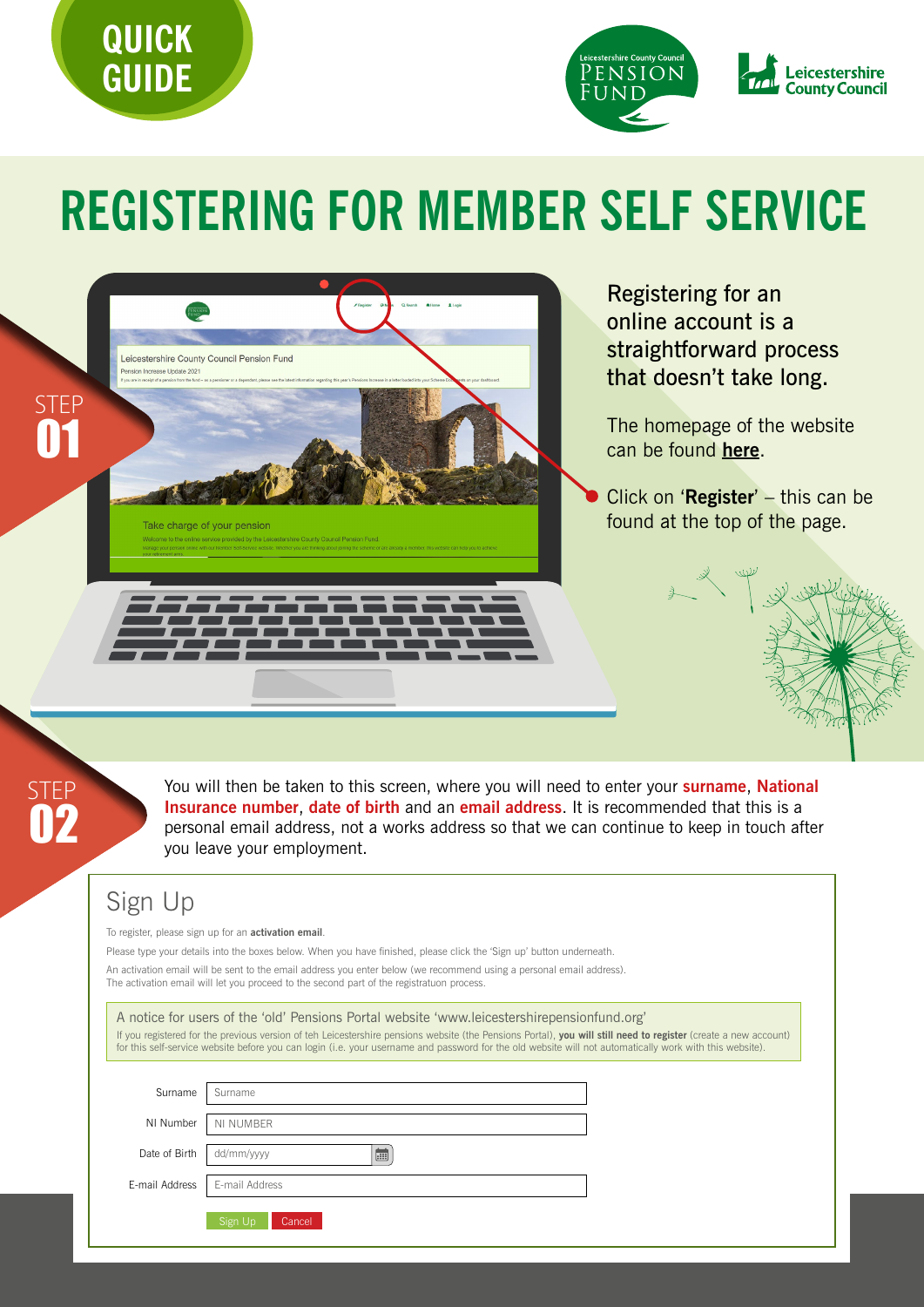Once you have clicked '**Sign up**' you will receive an email, which will contain a link for you to click on and may also include an '**activation code**', which will be required to enable you to complete your registration. This could take up to 2-3 days to arrive, particularly if you register at the weekend (also check your 'Spam' mailbox before contacting us). The registration page looks like this.

| Registration                                                                                                                                                                                                    |                                                                                                                                                                                                                                                                                                                                                                                                                          |              |
|-----------------------------------------------------------------------------------------------------------------------------------------------------------------------------------------------------------------|--------------------------------------------------------------------------------------------------------------------------------------------------------------------------------------------------------------------------------------------------------------------------------------------------------------------------------------------------------------------------------------------------------------------------|--------------|
|                                                                                                                                                                                                                 | Welcome to the Registration page, where you will create your new Member Self-Service (MSS) account. Whilst you are<br>here, please choose a username, a password and two security questions.                                                                                                                                                                                                                             |              |
|                                                                                                                                                                                                                 | A notice for users of the 'old' Pensions Portal website 'www.leicestershirepensionfund.org'<br>If you registered for the previous version of the Leicestershire pensions website (the Pensions Portal), please note that this new self-service website is a<br>separate and unrelated website. This self-service website has different username and password criteria, so your username and password for the old website |              |
| can no longer be used.                                                                                                                                                                                          |                                                                                                                                                                                                                                                                                                                                                                                                                          |              |
| Please create a username for your account:                                                                                                                                                                      |                                                                                                                                                                                                                                                                                                                                                                                                                          |              |
| Usemame                                                                                                                                                                                                         | Username                                                                                                                                                                                                                                                                                                                                                                                                                 |              |
|                                                                                                                                                                                                                 |                                                                                                                                                                                                                                                                                                                                                                                                                          |              |
| Please add an email address to your account:                                                                                                                                                                    |                                                                                                                                                                                                                                                                                                                                                                                                                          |              |
| <b>Email Address</b>                                                                                                                                                                                            | Email Address                                                                                                                                                                                                                                                                                                                                                                                                            |              |
| Confirm E-mail Address                                                                                                                                                                                          | Confirm E-mail Address                                                                                                                                                                                                                                                                                                                                                                                                   |              |
| 2. Must have at least one uppercase letter.<br>3. Must contain at least one number: 0 1 2 3 4 5 6 7 8 9<br>4. Must contain at least one of the following symbols: ! \$ % ^ & " # @<br>5. Cannot contain spaces. |                                                                                                                                                                                                                                                                                                                                                                                                                          |              |
| Enter New Password                                                                                                                                                                                              | Enter New Password                                                                                                                                                                                                                                                                                                                                                                                                       | ⊛            |
| Confirm New Password                                                                                                                                                                                            | Confirm New Password                                                                                                                                                                                                                                                                                                                                                                                                     | $\circ$      |
| Please choose security questions for your account:                                                                                                                                                              |                                                                                                                                                                                                                                                                                                                                                                                                                          |              |
| Please note that the answers are case sensitive.                                                                                                                                                                |                                                                                                                                                                                                                                                                                                                                                                                                                          |              |
| <b>Security Question 1</b>                                                                                                                                                                                      | Favourite colour?                                                                                                                                                                                                                                                                                                                                                                                                        | v            |
| New Answer 1                                                                                                                                                                                                    | New Answer 1                                                                                                                                                                                                                                                                                                                                                                                                             |              |
| Confirm New Answer 1                                                                                                                                                                                            | Confirm New Answer 1                                                                                                                                                                                                                                                                                                                                                                                                     |              |
|                                                                                                                                                                                                                 |                                                                                                                                                                                                                                                                                                                                                                                                                          |              |
| Security Question 2                                                                                                                                                                                             | Favourite colour?                                                                                                                                                                                                                                                                                                                                                                                                        | $\checkmark$ |
| New Answer 2                                                                                                                                                                                                    | New Answer 2                                                                                                                                                                                                                                                                                                                                                                                                             |              |
| Confirm New Answer 2                                                                                                                                                                                            | Confirm New Answer 2                                                                                                                                                                                                                                                                                                                                                                                                     |              |
|                                                                                                                                                                                                                 | If you have finished, please click the 'Register' button below to create your Member Self-Service (MSS) account.<br>Register<br>Cancel                                                                                                                                                                                                                                                                                   |              |
|                                                                                                                                                                                                                 |                                                                                                                                                                                                                                                                                                                                                                                                                          |              |

**Once you have completed your registration you are ready to access all your pension details.**